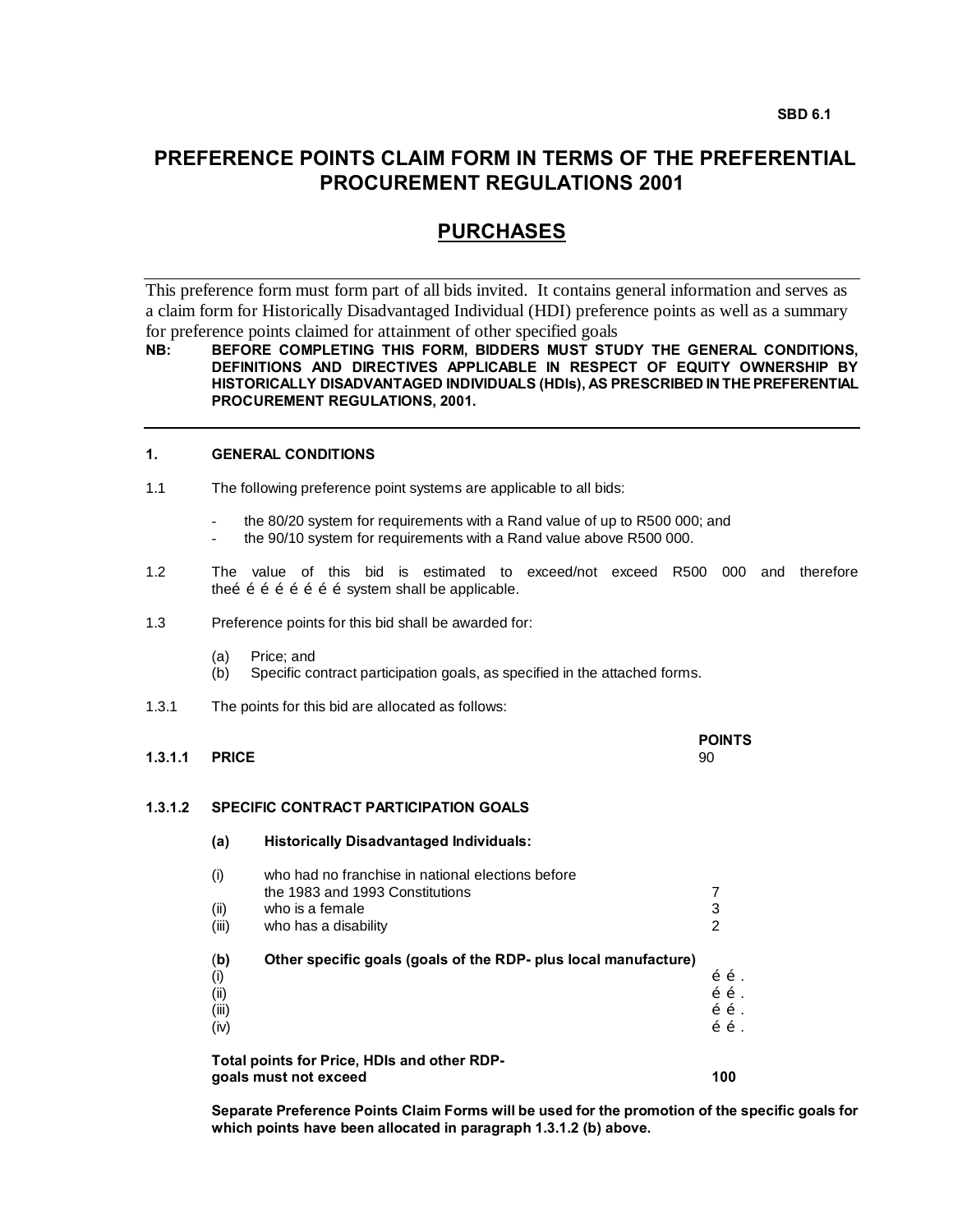- 1.4 Failure on the part of a bidder to fill in and/or to sign this form may be interpreted to mean that preference points are not claimed.
- 1.5. The purchaser reserves the right to require of a bidder, either before a bid is adjudicated or at any time subsequently, to substantiate any claim in regard to preferences, in any manner required by the purchaser.

# **2. GENERAL DEFINITIONS**

- 2.1 **"Acceptable bid"** means any bid which, in all respects, complies with the specifications and conditions of bid as set out in the bid document.
- 2.2 **"Bid"** means a written offer in a prescribed or stipulated form in response to an invitation by an organ of state for the provision of goods, works or services.
- 2.3 **"Comparative price"** means the price after the factors of a non-firm price and all unconditional discounts that can be utilised have been taken into consideration.
- 2.4 **"Consortium or joint venture"** means an association of persons for the purpose of combining their expertise, property, capital, efforts, skills and knowledge in an activity for the execution of a contract.
- 2.5 **"Contract"** means the agreement that results from the acceptance of a bid by an organ of state.
- 2.6 **"Specific contract participation goals"** means the goals as stipulated in the Preferential Procurement Regulations 2001.
- 2.6.1 In addition to above-mentioned goals, the Regulations [12.(1)] also make provision for organs of state to give particular consideration to procuring locally manufactured products.
- 2.7 **"Control"** means the possession and exercise of legal authority and power to manage the assets, goodwill and daily operations of a business and the active and continuous exercise of appropriate managerial authority and power in determining the policies and directing the operations of the business.
- 2.8 **"Disability"** means, in respect of a person, a permanent impairment of a physical, intellectual, or sensory function, which results in restricted, or lack of, ability to perform an activity in the manner, or within the range, considered normal for a human being.
- 2.9 **"Equity Ownership"** means the percentage ownership and control, exercised by individuals within an enterprise.
- 2.10 **"Historically Disadvantaged Individual (HDI)"** means a South African citizen
	- (1) who, due to the apartheid policy that had been in place, had no franchise in national elections prior to the introduction of the Constitution of the Republic of South Africa, 1983 (Act No 110 of 1983) or the Constitution of the Republic of South Africa, 1993, (Act No 200 of 1993) (% he interim Constitution); and/or
	- (2) who is a female; and/or
	- (3) who has a disability:

provided that a person who obtained South African citizenship on or after the coming to effect of the Interim Constitution, is deemed not to be a HDI;

- 2.11 **"Management"** means an activity inclusive of control and performed on a daily basis, by any person who is a principal executive officer of the company, by whatever name that person may be designated, and whether or not that person is a director.
- 2.12 **"Owned"** means having all the customary elements of ownership, including the right of decision-making and sharing all the risks and profits commensurate with the degree of ownership interests as demonstrated by an examination of the substance, rather than the form of ownership arrangements.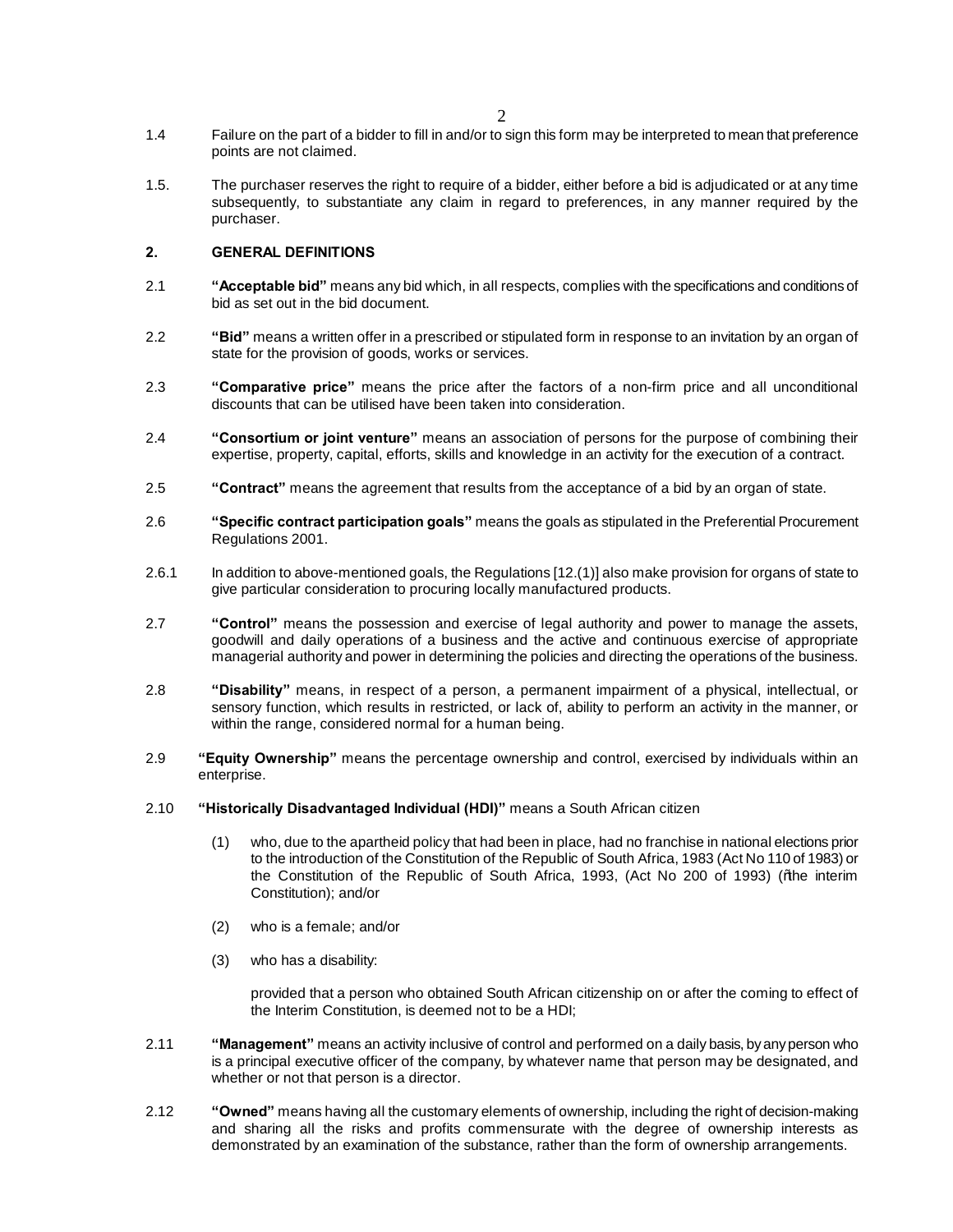- 2.13 **"Person"** includes reference to a juristic person.
- 2.14 **"Rand value"** means the total estimated value of a contract in Rand denomination that is calculated at the time of bid invitations and includes all applicable taxes and excise duties.
- 2.15 **"Small, Medium and Micro Enterprises (SMMEs)** bears the same meaning assigned to this expression in the National Small Business Act, 1996 (No 102 of 1996).
- 2.16 **"Sub-contracting**" means the primary contractoros assigning or leasing or making out work to, or employing another person to support such primary contractor in the execution of part of a project in terms of the contract.
- 2.17 **"Trust"** means the arrangement through which the property of one person is made over or bequeathed to a trustee to administer such property for the benefit of another person.
- 2.18 **"Trustee"** means any person, including the founder of a trust, to whom property is bequeathed in order for such property to be administered for the benefit of another person.

#### **3. ESTABLISHMENT OF HDI EQUITY OWNERSHIP IN AN ENTERPRISE**

- 3.1 Equity ownership shall be equated to the percentage of an enterprise which is owned by individuals classified as HDIs, or in the case of a company, the percentage shares that are owned by individuals classified as HDIs, who are actively involved in the management and daily business operations of the enterprise and exercise control over the enterprise, commensurate with their degree of ownership.
- 3.2 Where individuals are not actively involved in the management and daily business operations and do not exercise control over the enterprise commensurate with their degree of ownership, equity ownership may not be claimed.

## **4. ADJUDICATION USING A POINT SYSTEM**

- 4.1 The bidder obtaining the highest number of points will be awarded the contract.
- 4.2 Preference points shall be calculated after prices have been brought to a comparative basis.
- 4.3 Points scored will be rounded off to 2 decimal places.
- 4.4 In the event of equal points scored, the bid will be awarded to the bidder scoring the highest number of points for specified goals.

#### **5. POINTS AWARDED FOR PRICE**

#### **5.1 THE 80/20 OR 90/10 PREFERENCE POINT SYSTEMS**

A maximum of 80 or 90 points is allocated for price on the following basis:

**80/20 or 90/10**

$$
Ps = 80 \left( 1 - \frac{Pt - P \min}{P \min} \right) \qquad \text{or} \qquad Ps = 90 \left( 1 - \frac{Pt - P \min}{P \min} \right)
$$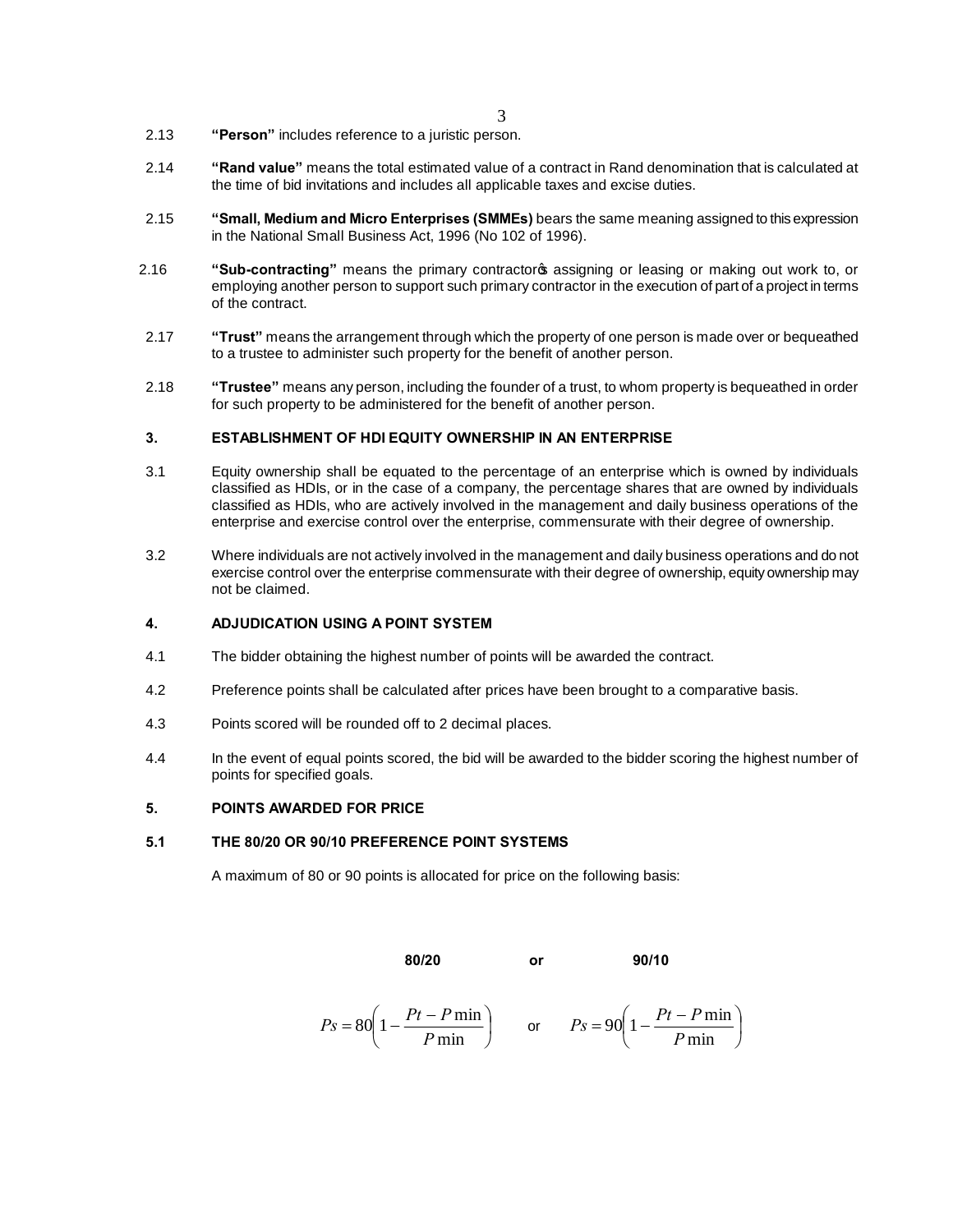Where

- Ps = Points scored for price of bid under consideration
- $Pt =$  Rand value of bid under consideration
- Pmin = Rand value of lowest acceptable bid

# **6. Points awarded for historically disadvantaged individuals**

6.1 In terms of Regulation 13 (2) preference points for HDI as are calculated on their percentage shareholding in a business, provided that they are actively involved in and exercise control over the enterprise. The following formula is prescribed in Regulation 13 (5) (c):

$$
NEP = NOP \times \frac{EP}{100}
$$

**Where** 

NEP = Points awarded for equity ownership by an HDI

NOP = The maximum number of points awarded for equity ownership by an HDI in that specific category

- $EP = The percentage of equity ownership by an HD within the enterprise or business, determined in$ accordance with the definition of HDIG.
- 6.2 Equity claims for a trust will only be allowed in respect of those persons who are both trustees and beneficiaries and who are actively involved in the management of the trust.
- 6.3 Documentation to substantiate the validity of the credentials of the trustees contemplated above must be submitted.
- 6.4 Listed companies and tertiary institutions do not qualify for HDI preference points.
- 6.5 A consortium or joint venture may, based on the percentage of the contract value managed or executed by their HDI-members, be entitled to preference points in respect of an HDI.
- 6.6 A person awarded a contract as a result of preference for contracting with, or providing equity ownership to an HDI, may not subcontract more than 25% of the value of the contract to a person who is not an HDI or does not qualify for the same number or more preference for equity ownership.

# **7. BID DECLARATION**

- 7.1 Bidders who claim points in respect of equity ownership must complete the Bid Declaration at the end of this form.
- **8. EQUITY OWNERSHIP CLAIMED IN TERMS OF PARAGRAPH 2.10 ABOVE. POINTS TO BE CALCULATED FROM INFORMATION FURNISHED IN PARAGRAPH 9.8.**

| 8.1 | Ownership<br>Equity ownership by persons who<br>had no franchise in the national | Percentage owned | <b>Points claimed</b> |
|-----|----------------------------------------------------------------------------------|------------------|-----------------------|
|     | elections                                                                        | $\frac{0}{0}$    | õõõõõõ                |
| 8.2 | Equity ownership by women                                                        | $\%$             | õõõõõõ.               |
| 8.3 | Equity ownership by disabled persons*                                            | $\%$             | õõõõõõ                |

\*If points are claimed for disabled persons, indicate nature of impairment (see paragraph 2.8 above)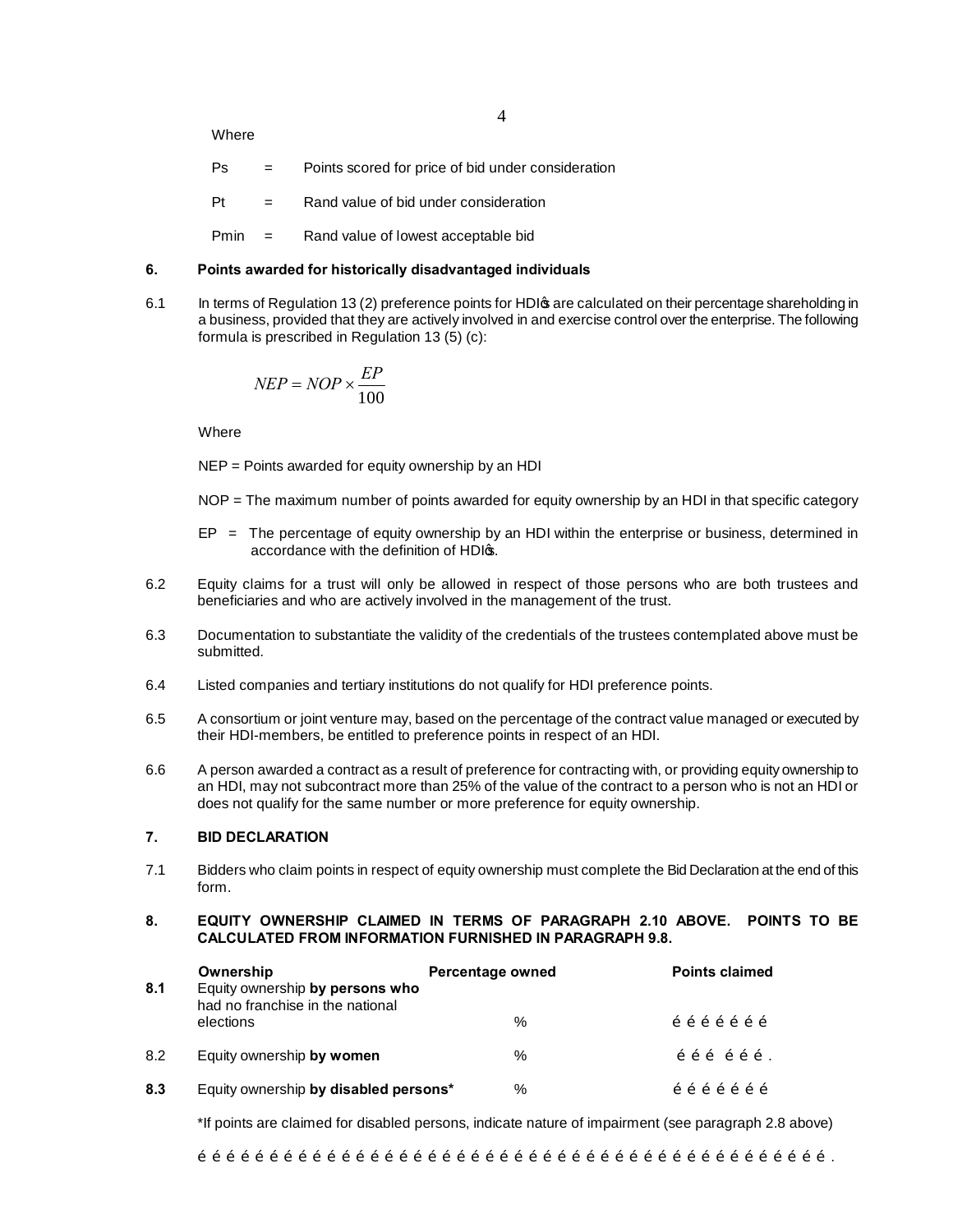|     | 5                                                                                                                                    |  |  |  |
|-----|--------------------------------------------------------------------------------------------------------------------------------------|--|--|--|
| 9   | <b>DECLARATION WITH REGARD TO EQUITY</b>                                                                                             |  |  |  |
| 9.1 | Name of firm                                                                                                                         |  |  |  |
| 9.2 | VAT registration number                                                                                                              |  |  |  |
| 9.3 |                                                                                                                                      |  |  |  |
| 9.4 | <b>TYPE OF FIRM</b>                                                                                                                  |  |  |  |
|     | Partnership<br>One person business/sole trader<br>Close corporation<br>Company<br>(Pty) Limited<br><b>TICK APPLICABLE BOX</b>        |  |  |  |
| 9.5 | <b>DESCRIBE PRINCIPAL BUSINESS ACTIVITIES</b>                                                                                        |  |  |  |
|     |                                                                                                                                      |  |  |  |
| 9.6 | <b>COMPANY CLASSIFICATION</b>                                                                                                        |  |  |  |
|     | Manufacturer<br>Supplier<br>Professional service provider<br>Other service providers e.g. transporter, etc.<br>[TICK APPLICABLE BOX] |  |  |  |

# **9.7 TOTAL NUMBER OF YEARS THE FIRM HAS BEEN IN BUSINESS?**  $\tilde{o}$   $\tilde{o}$   $\tilde{o}$   $\tilde{o}$   $\tilde{o}$   $\tilde{o}$   $\tilde{o}$   $\tilde{o}$   $\tilde{o}$   $\tilde{o}$   $\tilde{o}$   $\tilde{o}$   $\tilde{o}$   $\tilde{o}$   $\tilde{o}$   $\tilde{o}$   $\tilde{o}$   $\tilde{o}$   $\tilde{o}$   $\tilde{o}$

# **9.8 List all Shareholders by Name, Position, Identity Number, Citizenship, HDI status and ownership, as relevant. Information to be used to calculate the points claimed in paragraph 8.**

|             |                                            |                  |                                     |                                                 | * HDI Status |                 |                                                          |
|-------------|--------------------------------------------|------------------|-------------------------------------|-------------------------------------------------|--------------|-----------------|----------------------------------------------------------|
| <b>Name</b> | Date/Position<br>occupied in<br>Enterprise | <b>ID Number</b> | Date RSA<br>Citizenship<br>obtained | <b>No</b><br>franchise<br>prior to<br>elections | Women        | <b>Disabled</b> | $\frac{0}{0}$<br>of<br>business /<br>enterprise<br>owned |
|             |                                            |                  |                                     |                                                 |              |                 |                                                          |
|             |                                            |                  |                                     |                                                 |              |                 |                                                          |
|             |                                            |                  |                                     |                                                 |              |                 |                                                          |
|             |                                            |                  |                                     |                                                 |              |                 |                                                          |
|             |                                            |                  |                                     |                                                 |              |                 |                                                          |
|             |                                            |                  |                                     |                                                 |              |                 |                                                          |
|             |                                            |                  |                                     |                                                 |              |                 |                                                          |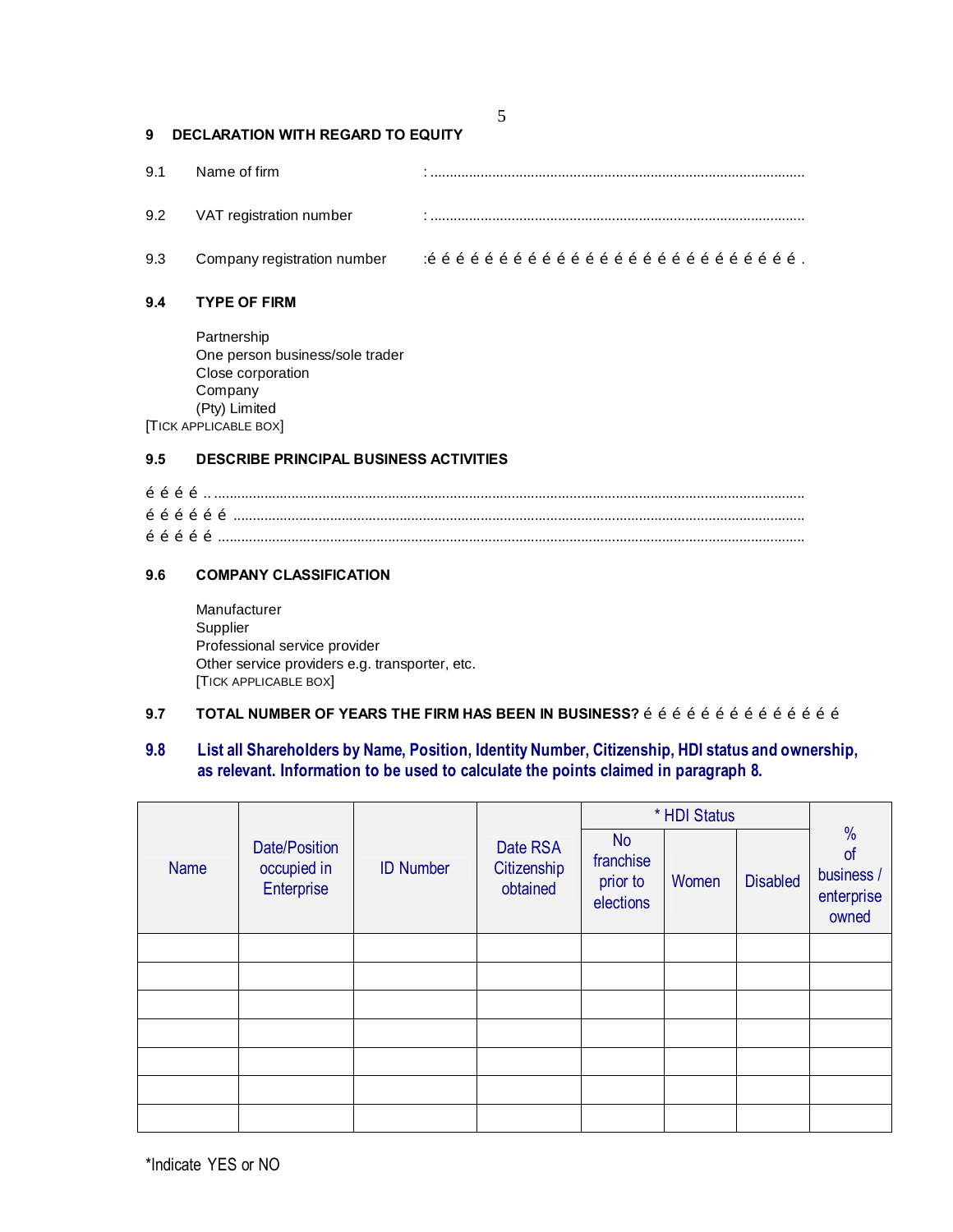# **9.9 Consortium / Joint Venture**

9.9.1 In the event that preference points are claimed for HDI members by consortia / joint ventures, the following information must be furnished in order to be entitled to the points claimed in respect of the HDI member:

| Name of HDI member (to be<br>consistent with paragraph 9.8) | Percentage (%) of the contract value<br>managed or executed by the HDI member |  |  |  |
|-------------------------------------------------------------|-------------------------------------------------------------------------------|--|--|--|
|                                                             |                                                                               |  |  |  |
|                                                             |                                                                               |  |  |  |
|                                                             |                                                                               |  |  |  |
|                                                             |                                                                               |  |  |  |
|                                                             |                                                                               |  |  |  |
|                                                             |                                                                               |  |  |  |
|                                                             |                                                                               |  |  |  |
|                                                             |                                                                               |  |  |  |
|                                                             |                                                                               |  |  |  |
|                                                             |                                                                               |  |  |  |

- 9.10 I/we, the undersigned, who warrants that he/she is duly authorised to do so on behalf of the firm certify that points claimed, based on the equity ownership, indicated in paragraph 8 of the foregoing certificate, qualifies the firm for the preference(s) shown and I / we acknowledge that:
	- (i) The information furnished is true and correct.
	- (ii) The Equity ownership claimed is in accordance with the General Conditions as indicated in paragraph 1 of this form.
	- (iii) In the event of a contract being awarded as a result of points claimed as shown in paragraph 8, the contractor may be required to furnish documentary proof to the satisfaction of the purchaser that the claims are correct.
	- (iv) If the claims are found to be incorrect, the purchaser may, in addition to any other remedy it may have -
		- (a) recover costs, losses or damages it has incurred or suffered as a result of that personos conduct;
		- (b) cancel the contract and claim any damages which it has suffered as a result of having to make less favourable arrangements due to such cancellation;
		- (c) impose a financial penalty more severe than the theoretical financial preference associated with the claim which was made in the bid; and